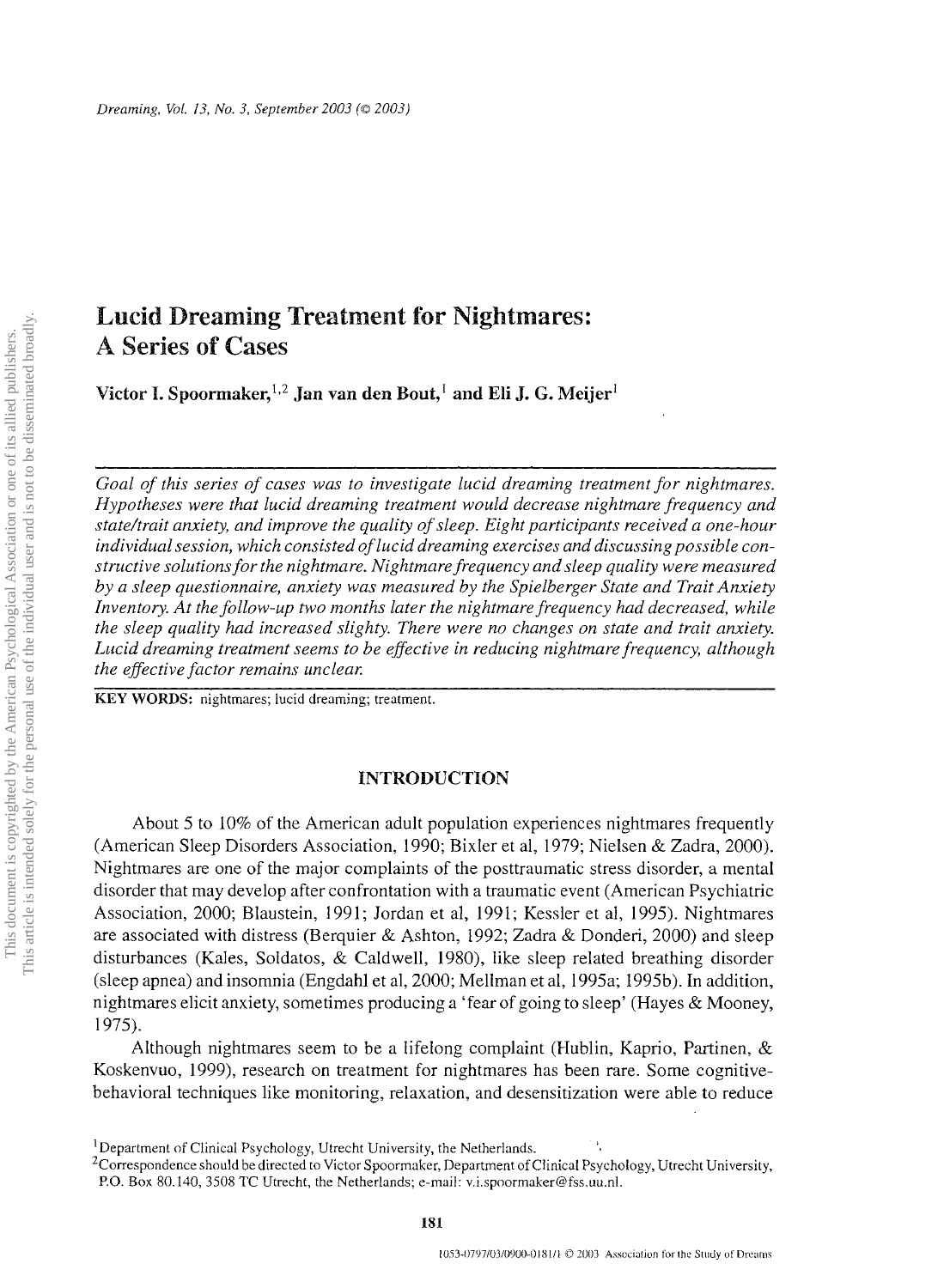nightmare frequency (Celluci & Lawrence, 1978; Miller & DiPilato, 1983). These techniques, however, did not change the content of the nightmare and some subjects even thought of their nightmares as being more intense afterwards.

A technique that does change the content of a nightmare is imagery rehearsal. Nightmare sufferers are asked to write down one of their nightmares and to make up a different (more positive) ending for the nightmare. They have to imagine this new ending several times a day, and can work on about two nightmares a week. In several randomized controlled trials imagery rehearsal significantly reduced nightmare frequency (Krakow et aI, 1995; 2000; 2001).

A serious flaw was the high drop-out rate for the treatment group. In one study the imagery rehearsal group lost almost significantly more participants than the waiting-list group at follow-up ( $p = .07$ ) (Krakow et al, 2001). A lack of imagery skills might explain this high drop-out rate. Moreover, the significant reduction in nightmare frequency might be partly due to the exceptionally high baseline. In this same study, the baseline exceeded six nightmares a week.

Several authors suggested that lucid dreaming (realizing in a dream that one is dreaming) could be effective in reducing nightmares (Halliday, 1987; LaBerge & Rheingold, 1990; Zadra, Donderi, & Pihl, 1992). As it is a learned cognitive skill (Purcell et aI, 1986; Zadra, Donderi, & Pihl, 1992), nightmare sufferers should be able to learn this skill in order to become lucid during a nightmare. With lucidity the nightmare could be changed in a more pleasant dream.

Some case-studies have been conducted to investigate the effects of this technique; most of them reduced nightmare frequency and changed the content of the nightmare (Halliday, 1987; Zadra, 1996; Zadra & Pihl, 1995). In one study with five cases, four out of five partcicipants did not experience any nightmares at all at the one-year-followup (Zadra & Pihl, 1995). It is unfortunate that these studies lacked systematic measurements.

The current study aims to replicate the former results—with systematic measurements. We plan to assess nightmare frequency, state/trait anxiety and sleep quality. We hypothesized that lucid dreaming treatment would reduce both nightmare frequency and state/trait anxiety, and improve sleep quality.

### **METHODS**

Participants were recruited by advertisements in several public buildings (e.g. library, university buildings). As opposed to previous research, no minimum level of nightmares a week was required (Krakow et aI, 1995). This is in line with the DSM-IV-TR, which no longer uses this diagnostical criterion (American Psychiatric Association, 2000). All participants had suffered from nightmares for over one year. They signed a written consent, and received a small monitarily incentive for completing the treatment. One partcipant refused to conduct the exercises of the treatment, and was excluded. None of the participants suffered from sleep terrors.

Nightmare frequency was measured by a self-constructed sleep questionnaire. Participants had to estimate the amount of nightmares a week for the last four weeks. Nightmares were defined as anxiety provoking dreams; in line with previous research waking up was not a necessary criterion (Krakow et aI, 1995; Neihardt et aI, 1992). Although in the DSM-IV-TR waking up is a necessary criterion (American Psychiatric Association, 2001),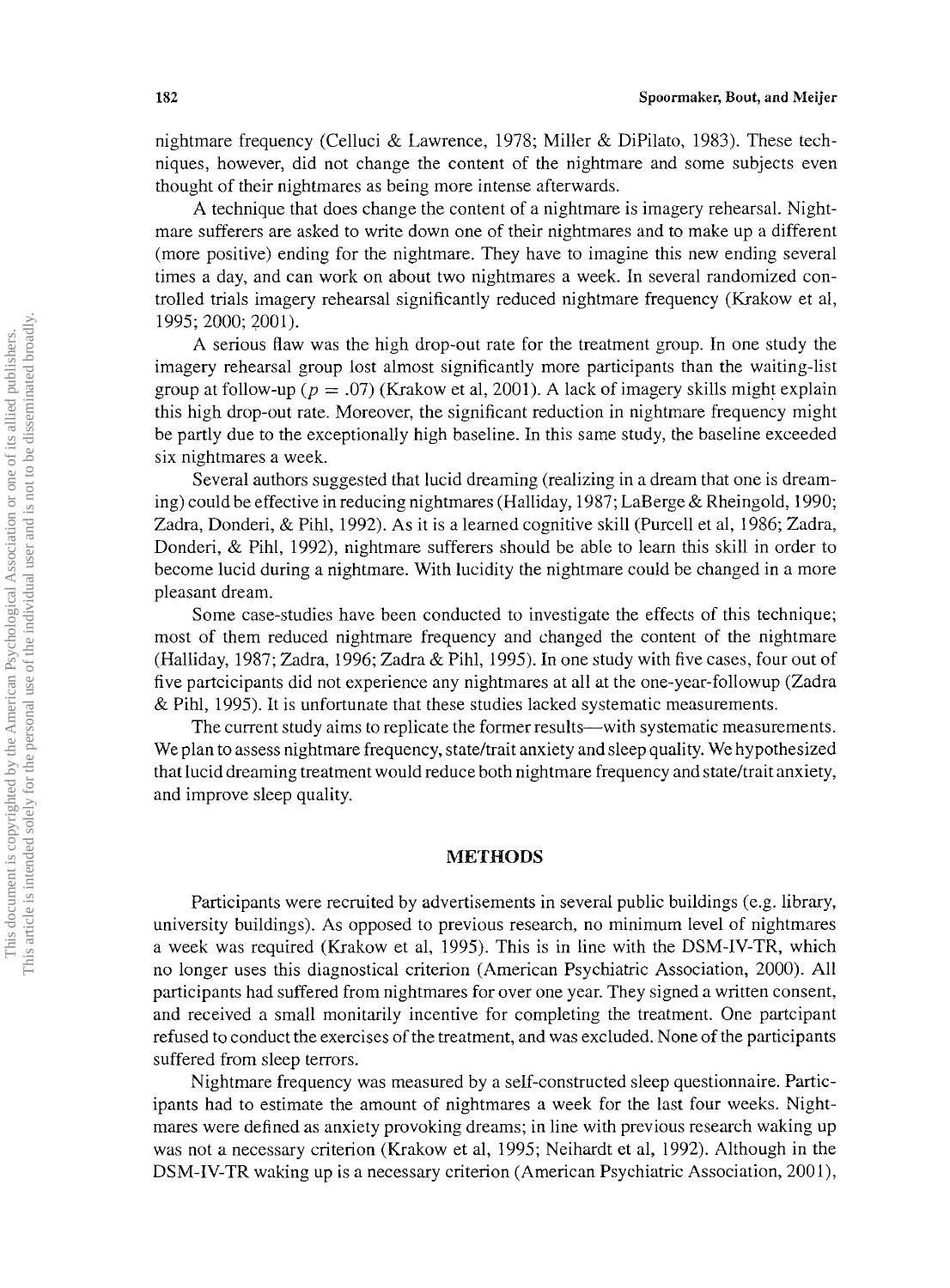#### Lucid Dreaming Treatment for Nightmares 183

no correlation has been found between waking up from nightmares and nightmare intensity or distress (Kellner, Neidhardt, Krakow, & Pathak, 1992; Neidhardt, Krakow, Kellner, & Pathak, 1992). Subjective sleep quality was measured by rating scale ranging from I (very bad) to 10 (very good). Although more objective, polysomnography is an intensive and expensive method of assessing the quality of sleep that does not take into account the subjective experience. State and trait anxiety were measured by the Dutch version of the Spielberger State and Trait Anxiety Inventory, a reliable and valid questionnaire (van der Ploeg, 2000).

The individual treatments were conducted by the first author. After filling out the questionnaires, participants described one of their nightmares. They were asked to think about common features in their nightmares, which could range from specific (recurrent nightmare) to broad (a common theme such as being chased). Then the concept of lucid dreaming was introduced; it was unfamiliar to all participants. In the Netherlands, many persons are not acquinted with lucid dreaming. Only one book on lucid dreaming has been published (Den Blanken, 1990). The participants were told that lucid dreaming is a learned cognitive skill, and that it might be applicable to nightmares.

The treatment consisted of two key elements: 1) conducting exercises in order to become lucid in a dream; 2) changing the nightmare in a constructive manner. The participants had to conduct the exercises at home. They had to intend before going to bed that the next time they would be in the frightening situation (recurrent situation or common theme), they would realize that it could all be dream. After close examination of the situation, they should realize that the frightening situation is not real, but a dream. A related exercise was imagening the frightening situation while thinking that it is only a dream.

The participants were told that anything could be changed in a lucid dream. Solutions of the nightmare situation were discussed. They had to answer questions like: what would you like to change? How are you going to change it? Imagine everything is possible, what else could you do? A constructive solution (e.g. talking to or fighting the attacker) was to be preferred over a less constructive reaction (e.g. fleeing away by using lucidity) (Zadra, 1996). It was discussed that changing the nightmare might be difficult even if full lucidity is achieved. This is because the nightmare story or script (e.g. starting with a shadow and ending with being chased) gets stronger every time a nightmare has been experienced. Such a strong expectation pattern may be hard to alter, and therefore participants were told they should then try to make a small change – preferably in a background object. If accomplished, they could pick a more important object, gradually extending this to the whole dream. At all stages participants could ask questions. Finally, homework assignments (the exercises) were handed out with a short summary of the treatment.

Participants could contact the first author by phone ore-mail. Only one did, she received more specific instructions bye-mail twice. Participants filled out the same questionnaires at follow-up two months later.

# RESULTS

The mean age was  $27.8$  (SD = 12.2); two were male, six were female. This female-male ratio lied within the range 2-4:1 as described in the DSM-IV-TR,(American Psychiatric Association, 2000). The response at follow-up was 100%. All participants suffered from anxiety provoking dreams. Three participants "almost always" woke up after an anxiety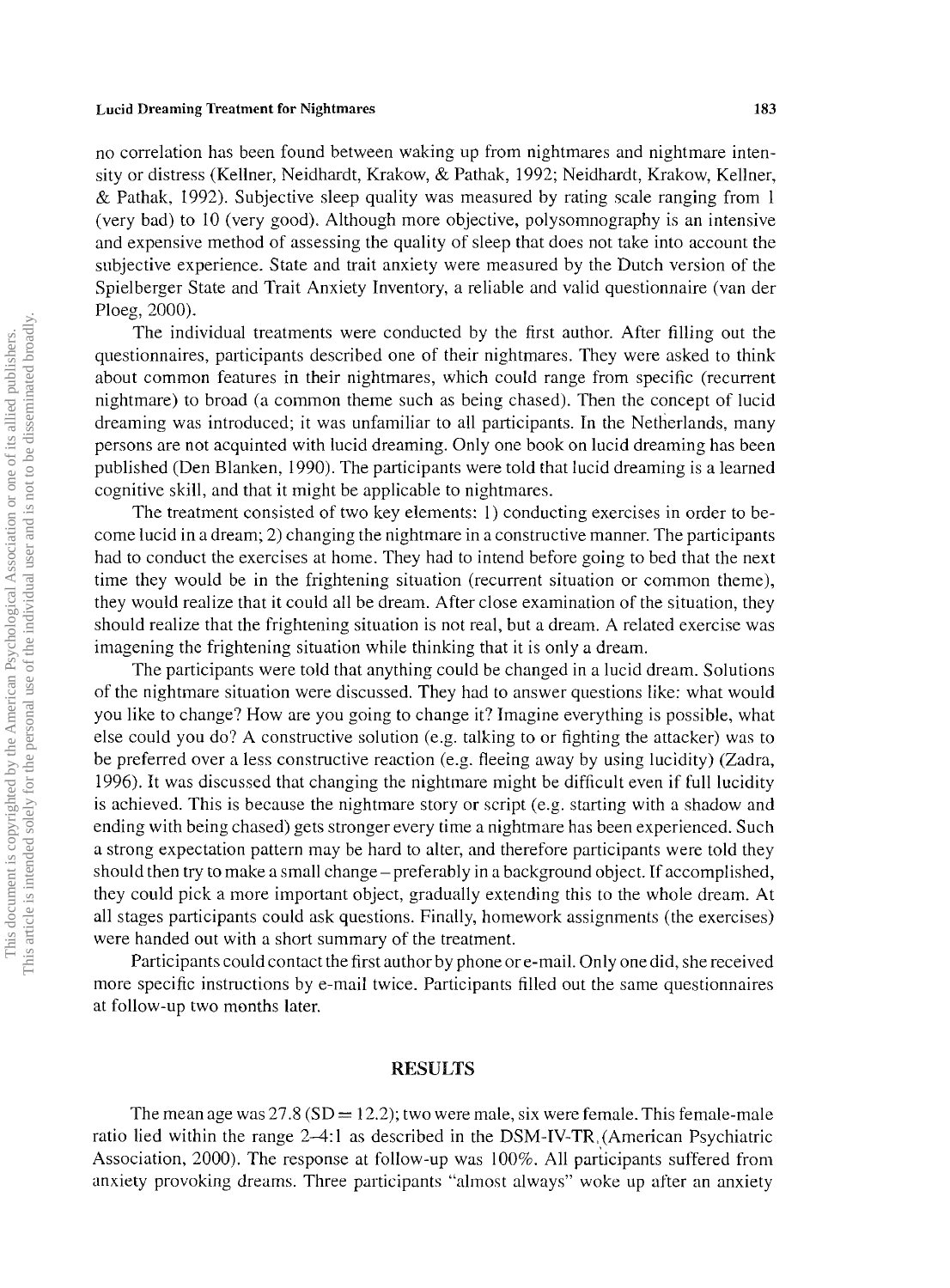| Nightmares a week                                |       | 2                                      |
|--------------------------------------------------|-------|----------------------------------------|
| Mean                                             | 2.31  | 0.88                                   |
| SD                                               | 3.56  | 1.13                                   |
| Subjective sleep quality                         |       |                                        |
| Mean                                             | 6.00  | 6.50                                   |
| SÐ                                               | 2.20  | 1.51                                   |
| State anxiety                                    |       |                                        |
| Mean                                             | 45.88 | 45.38                                  |
| SD                                               | 6.42  | 8.96                                   |
| Trait anxiety                                    |       |                                        |
| Mean                                             | 46.63 | 45.25                                  |
| SD                                               | 7.67  | 9.24                                   |
| <b>The Company of the Company of the Company</b> |       | Committee State Control of the Commit- |

Table 1. Means and Standard Deviations of Nightmares a Week, Subjective Sleep Quality, and State and Trait Anxiety Before (1) and Two Months After the Treatment (2),  $N = 8$ 

provoking dream, three subjects "often," one "sometimes," and one "almost never." One suffered from recurrent nightmares, five had nightmares with a common theme, and two had both.

Due to the small sample size no significant results were found (See Table 1). The mean for nightmares a week decreased from 2.31 to 0.88, which is a reduction of more than 60%. The subjective sleep quality increased slightly, and there were no changes for state and trait anxiety. Seven participants reported that the treatment had helped them, while six actually had fewer nightmares. Only four participants were able to become lucid in one of their nightmares, and three were able to alter the nightmare lucidly. The nightmare of three other participants changed by itself, i.e. without lucidity. The nightmare content or frequency did not change for two participants, although one of these reported an increase in nightmare frequency in the weeks after the treatment, gradually decreasing to the starting level at follow-up.

We will describe one participant's experiences to illustrate how a nightmare was changed lucidly. This participant had nightmares in which she was chased in the dark by an unknown attacker. As she ran away, she could hardly move her legs. The attacker came closer. At the moment he reached her, she would wake up terrified. After treatment, she was able to become lucid in her nightmare: "I was able to fight and beat the attacker. I don't think that I can talk to him, but now that I know I am stronger, I feel less frightened." She still had some nightmares after the treatment, but with a lower frequency. The nightmares were less anxiety provoking and distressing.

## DISCUSSION

Lucid dreaming treatment seems to reduce nightmare frequency. It altered the content of the nightmare for six participants, making the nightmare less frightening and weakening the nightmare script. In addition, there was a slight improvement in subjective sleep quality. Unexpected were the unchanged state and trait anxiety scores: lucid dreaming treatment is probably too symptom-specific for decreasing anxiety levels. It was surprising that this study had a 0% dropout rate at follow- up, as opposed to other nightmare studies with dropout rates of about 25% (Krakow, 1995; 2001). The obtained results have therefore not been influenced by an exclusion of participants for whom the treatment did not work.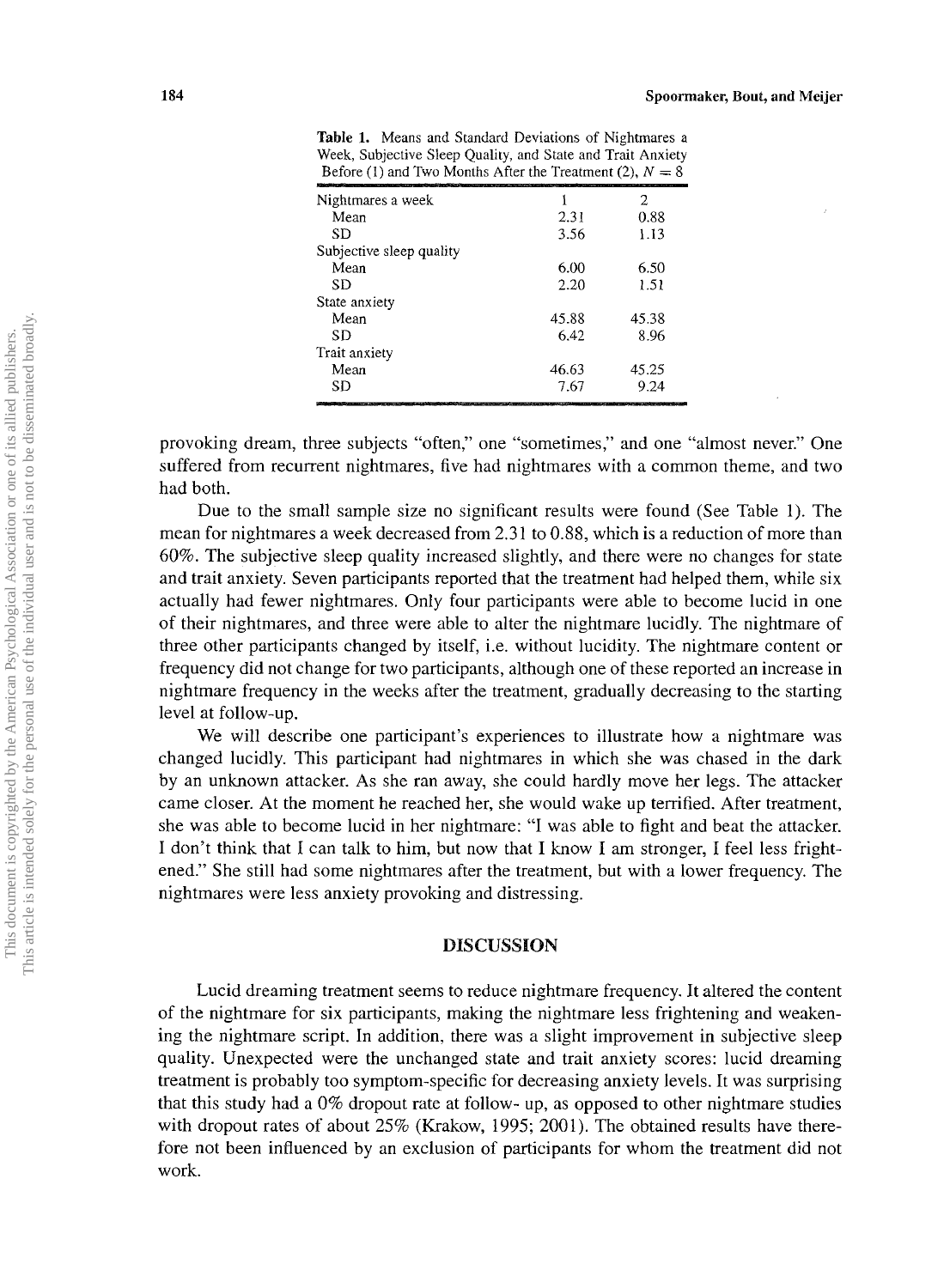#### Lucid Dreaming Treatment for Nightmares 185

Although it seems that lucid dreaming treatment is effective in reducing nightmare frequency, it is hard to explain how the treatment works. Six participants (75%) reported fewer nightmares, but only three of them were able to lucidly alter the nightmare. For the other three the nightmare changed by itself. Several studies report similar findings: participants that were not able to lucidly alter the whole nightmare reported both a change and reduction in their nightmares (Zadra & Pihl, 1995; Zadra, 1996; Halliday, 1987). This could be caused by a sense of mastery participants experienced when realizing that nightmares can be overcome (Bishay, 1985; Krakow et a1 1995; 2000; 2001; Zadra, 1996; Zadra & Pihl, 1995). To know that one can control the nightmare is possibly equally as important as actually controlling it. Further research is needed in order to compare the treatment-group with a control-group in a larger sample. More questionnaires should be included to investigate the effective factors of the treatment. Since mastery seems to be important in treating nightmares, one of these questionnaires should address nightmare self-efficacy.

In short, lucid dreaming seems to be an effective treatment for reducing nightmares, and an efficient one as well: the treatment-sessions lasted one hour only. Lucid dreaming can be incorporated in almost any psychotherapy, whether cognitive-behavioral or psychodynamic. Therapists should therefore learn more about lucid dreaming to effectively treat persons that suffer from nightmares.

# REFERENCES

- American Psychiatric Association. (2000). The diagnostic and statistical manual of mental disorders (edition four - TR). Washington D.C.: American Psychiatric Association.
- Berquier, A., & Ashton, R. (1992). Characteristics of the frequent nightmare sufferer. *Journal of Abnormal Psychology, 101, 246-250.*
- Bixler, E.O., Kales, A., Soldatos, c.R., Kales, J.D., & Healy S. (1979). Prevalence of sleep disorders in the Los Angeles metropolitan area. *American Journal of Psychiatry,* 136, 1257-1262
- Blanken, C.M. den. (1990). *De kunst van het lucide dromen; een handleiding.* Rijswijk: Elmar.
- Blaustein, M., editor: Natural disasters: Psychiatric response. *Psychiatry Annals,* 21, 1991.
- Celluci, AJ., & Lawrence, P.S. (1978). The efficacy of systematic desensitizarion in reducing nightmares. *Journal of Behavior Therapy and Experimental Psychiatry,* 9, 109-114.
- Diagnostic Classification Steering Committee, Thorphy, MJ., Chairman. (1990). *International classification of sleep disorders: Diagnostic and coding manual.* Rochester: American Sleep Disorders Association.
- Engdahl, B., Eberly, R., Hurwitz, T., Mahowald, M., & Blake, J. (2000). Sleep in a community sample of elderly war veterans with and without PTSD. *Biological Psychiatry,* 47, 520-525.
- Halliday. G. (1987) Direct psychological therapies for nightmares: a review. *Clinical Psychology Review, 7,*  501-523.
- Hayes S, Mooney D. (1975). Nightmares: etiological, theoretical and behavioral treatment considerations. *Psychological Record,* 25, 225-236.
- Hublin, C., Kaprio, J., Partinen, M., & Koskenvuo, M. (1999). Nightmares: Familial aggregation and association with psychiatric disorders in a nationwide twin cohort. *American Journal of Medical Genetics,* 88, 329-336.
- Jordan, B.K., Schlenger, W.E., Hough, R., Kulka, R.A., Weiss, D., Fairbank, J.A., & Marmar CR. (1991). Lifetime and current prevalence of specific psychiatric disorders among Vietnam veterans and controls. *Archives of General Psychiatry,* 48(3), 207-215 ..
- Kales, A., Soldatos, c.R., & Caldwell, A.B. (1980). Nightmares: clinical characteristics and personality patterns. *Amercan Journal of Psychiatry,* 137, 1197-1202.
- Kellner, R., Neidhardt, EJ., Krakow, BJ., & Pathak, D. (1992). Changes in chronic nightmares after one session of desensitization or rehearsal of instructions. *American Journal of Psychiatry,* 149, 659-663.
- Kessler, R.C., Sonnega, A., Bromet, E., Hughes, M., & Nelson, C.B. (1995). Posttraumatic stress disorder in the national co morbidity survey. *Archives of General Psychiatry,* 52, 1048-1060.
- Krakow, B., Hollifield, M., Johnston, L., Koss, M., Schrader, R., Warner, T.D., Tandberg, D., Luariello, J., & McBride, L. (2001). Imagery rehearsal therapy for chronic nightmares in sexual assault survivors with posttraumatic stress disorder: a randomized controlled trial. *Journal of the American Medical Association,*  286, 537-545.